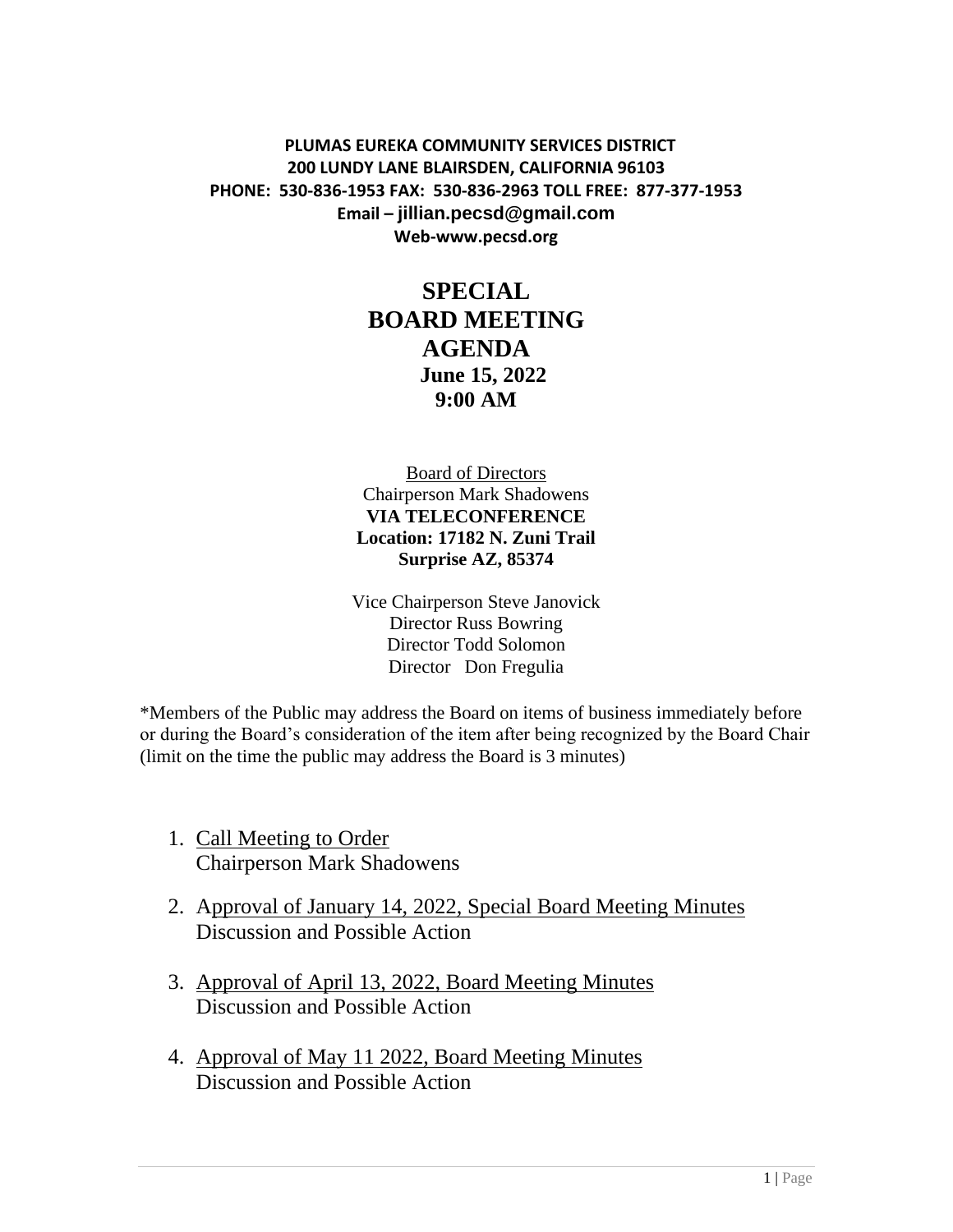- 5. Fiscal Year 2022/2023 Budget Review and Adoption The Board of Directors will review the proposed budget for FY 22/23 Discussion and Possible Action
- 6. Fire Chief's

Report

Chief Steve Munsen

The Report may cover the following:

- a. Call Reports & Training
- b. Personnel Actions and Activities.
- c. Fire Apparatus & Equipment
- d. Plumas County Fire Chiefs Association Actions and Activities
- e. Firewise Committee Actions and Activities
- f. Financial Assistance from the Auxiliary, grants, and other funding sources
- g. Department administrative activities, actions, and issues such as budget and insurance.

Discussion and Possible Action

# 7. Water System Compliance

General Manager Jamar Tate.

- a. The Board will be briefed on the current status of arsenic levels and efforts to continually meet standards
- b. The Board will be briefed on the status of the water treatment plant project.

Discussion and Possible Action

8. Water Treatment Plant & Pilot Study Update

Project Manager John Rowden The Board will be updated on the Bench Test results from Westech and proposed Pilot Studies Discussion and Possible Action

9. Feather River Resource Conservation District General Manager Jamar Tate The Board will be briefed on the status of the fuel reduction project on District Properties. Discussion and Possible Action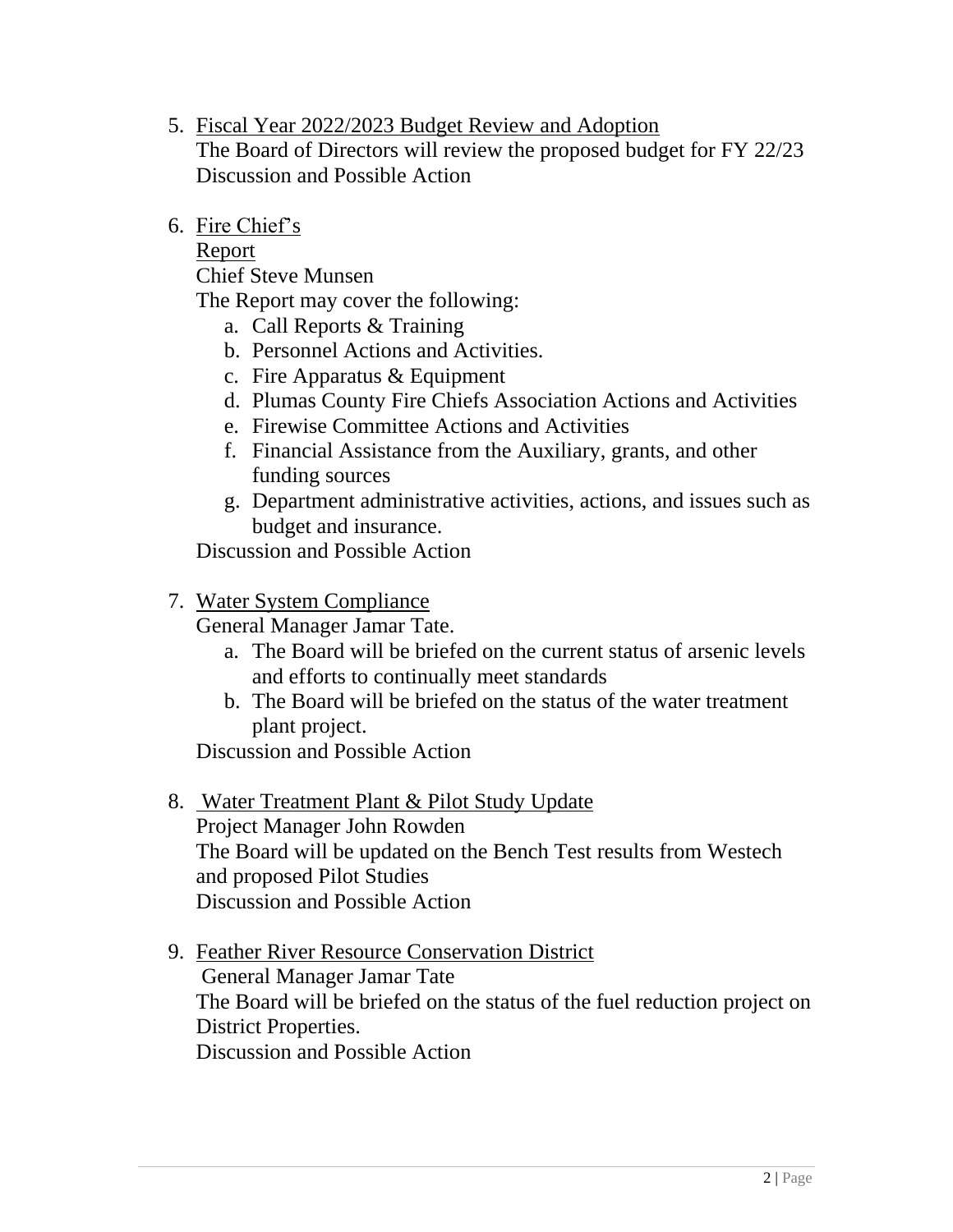## 10.Sequoia Circle Park

General Manager, Jamar Tate The Board will be briefed on the history of District involvement of maintaining the park area on Sequoia Circle. Discussion and Possible Action

## 11. Sugar Pine River Access

General Manager Jamar Tate The Board will discuss river access on CSD property at the end of Sugar Pine Drive. Discussion and Possible Action

### 12.Strategic Planning Committee

General Manager Jamar Tate The Board will discuss the possibility of creating a committee for strategic planning. Discussion and Possible Action

### 13. Committee Reports

- a. Budget and Finance Committee
- b. Water and Wastewater Committee
- c. Ad Hoc Committee- Golf Course Fees
- Discussion and Possible Action

### 14.General Manager's Report

General Manager Jamar Tate The Board will consider the status of the listed topics presented by

staff and determine if any actions are needed.

- Financial Reports
- Audit for FY 2020/21
- Generator Project Update

Discussion and Possible Action

## 15.Operations Report

General Manager Jamar Tate

The board will be briefed on operations, maintenance, and small projects

16.Administration Administrative Manager Jillian Cole